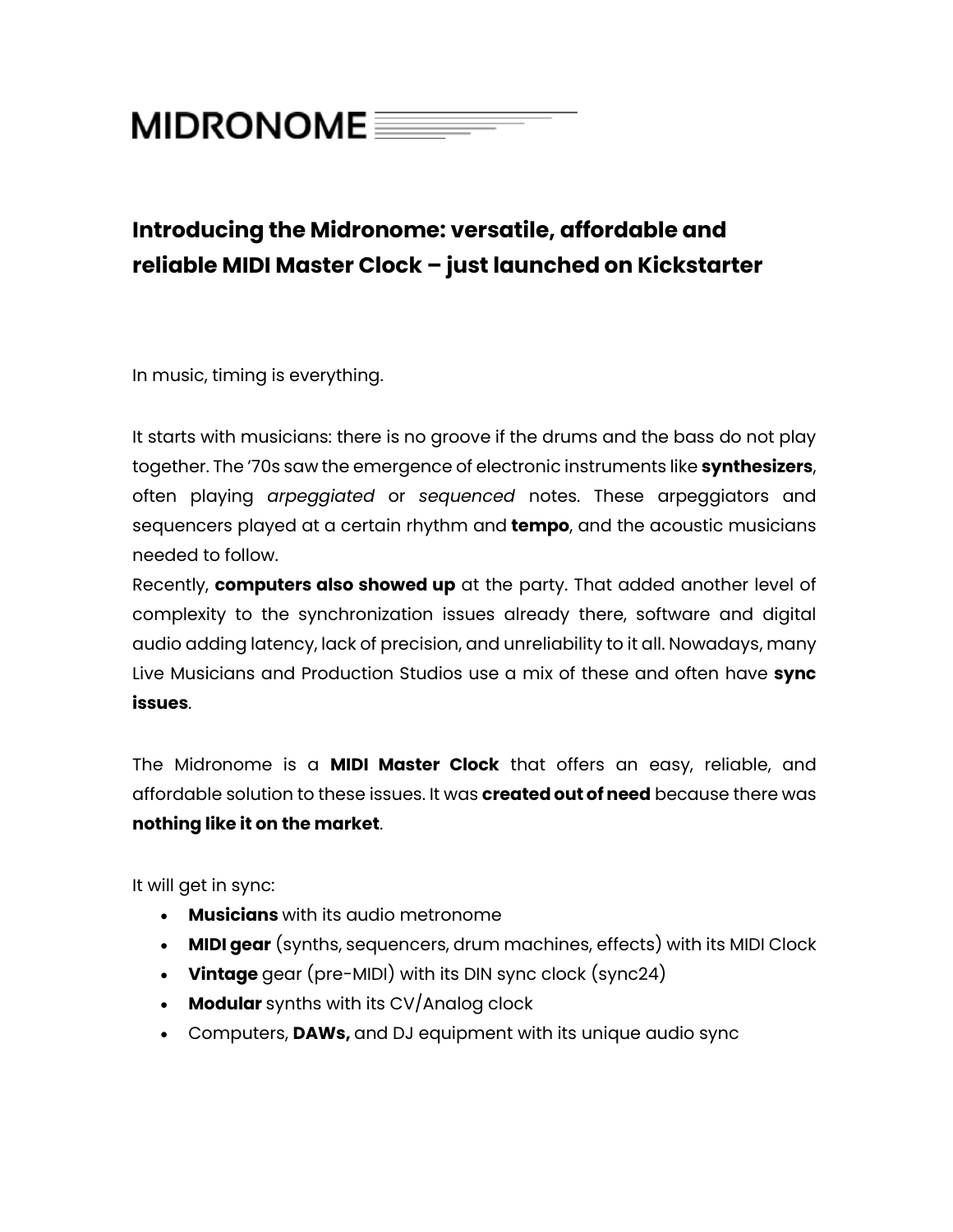The device was initially designed for **Live usage** to give rock bands an easy way to add electronic music to their sound. That is how it got its three central core values:

- **Reliability**: its solid metal case, big red display, large solid knob, and clicky buttons make the device suitable for any stage, even the dark, rough and sweaty ones.
- **Simplicity**: live musicians already have so much to think about lyrics, chords, song list, appearance, performance, preparation, nervousness. The Midronome has few controls, easy setup directly on the device, and once configured, it only takes plugging three cables to be ready.
- **Affordability**: the electronics and the device's casing were smartly designed to reduce the costs without affecting the quality.

Since then, new functionalities have been implemented and made the device **suitable for many more usages**: home-studios with a hybrid setup, complex live setup, solo artists, professional recording studios, and even theater orchestras. But the device never lost **its core values** in the process.

The Midronome solves a specific problem in hybrid studios: recording **software synths (VST) and hardware** drum machines simultaneously, **without latency or time issues**. The device allows the recording software (DAW) to send a precise and reliable MIDI clock in time with the software and **start hardware machines in time** with the DAW's metronome. It does so by syncing to the DAW using a unique audio sync signal, as precise as the sample rate. This signal is generated by a provided **DAW plugin** in the VST, AU, or AAX formats.

The device has **two MIDI outputs**, which can be controlled **independently** using two buttons on the device or two pedals. It also has **two CV/Analog clock** outputs, configurable from 1 ppq to 24 ppq (parts per quarter note), to **sync modular synths** like Euroracks modules. This output can also be configured as a DIN clock output (also called sync24) used to sync **vintage Roland machines** like the TR-808, for example.

Expanding the number of outputs is quickly done by connecting a **MIDI-powered Thru box** or by **syncing multiple Midronomes together**.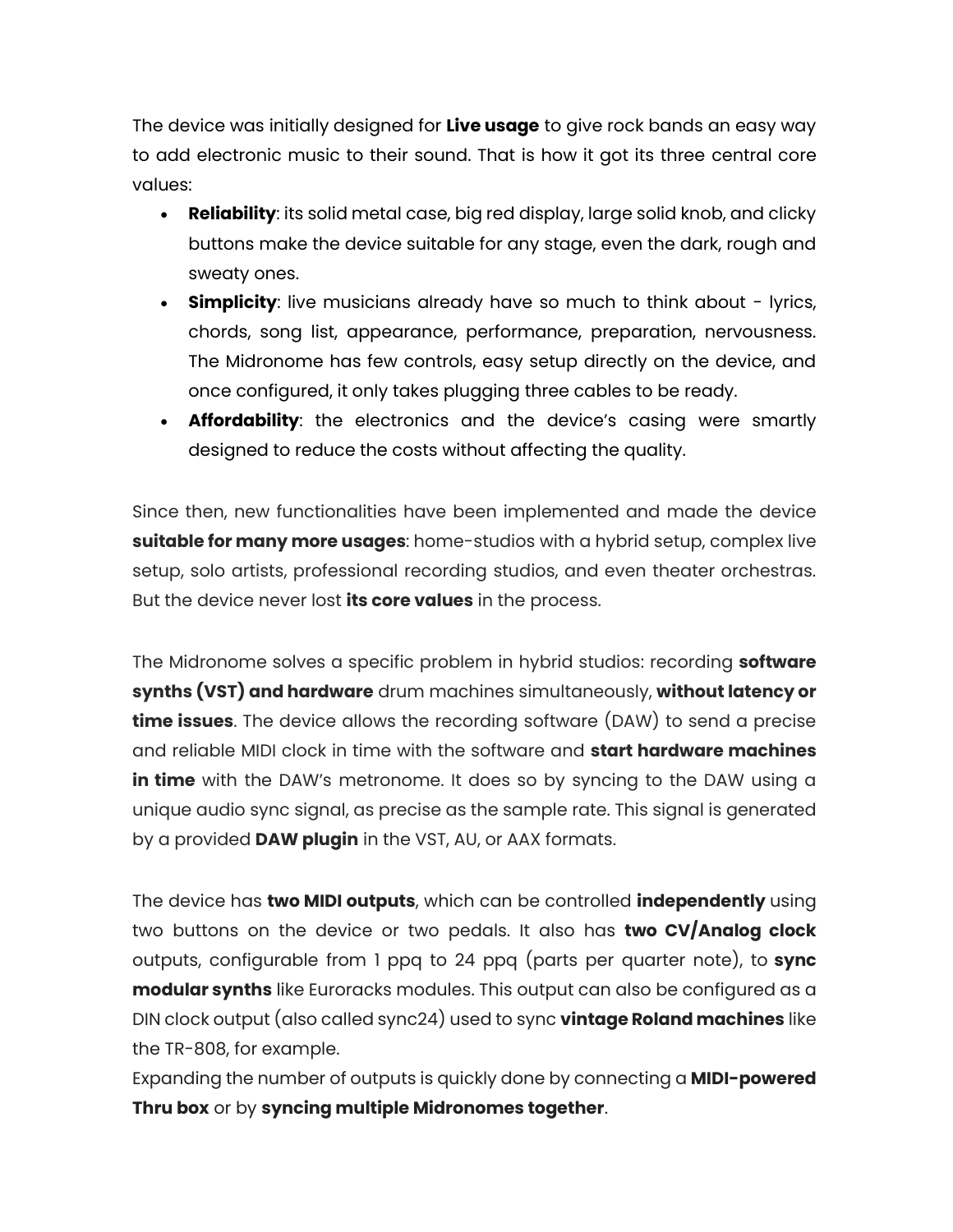Jitter is the deviation of a clock signal like a MIDI Clock signal. The more jitter it has, the less precise the signal is. If a clock signal has **too much jitter,** it can create audible issues, for example, the **sound cracking** or the timing jumping. The MIDI Clock signal generated by the Midronome is currently the most precise on the market, with a **measured jitter of 10 nanoseconds**. That is **50000 times more precise** than a MIDI Clock coming directly from a professional audio interface connected to a computer via USB and **50 times** more accurate than its competitors.

Almost every button and function of the Midronome is **highly customizable**, and remote control is easy by using a **footswitch pedal**. You can use up to two pedals to control **Mute, Play, or Tap Tempo**. The device will accept both sustain momentary pedals and latching footswitches used with guitar amplifiers. The pedal polarity is **automatically detected**.

Connecting a single electronic drum pad to tap the tempo and the time signature in one bar is also possible.

The Midronome was created by a musician for musicians and with **a strong community**'s support. The Midronome forums are used for questions, ideas, and **new features suggestions**. These potential new features are MIDI Clock over USB, tempo presets, negative latency adjustment, and expression pedal control. The community goes even further with a small group called the **Midronome Insiders**, mainly involved in the device's development and success.

We just launched the Midronome via a crowdfunding campaign on **Kickstarter**. Backing the campaign is both a pre-order and support to launch and start producing the final product. The Super Early Birds were **sold out in 10 minutes**, but a few Early Birds are currently available **at 109€**. The full Kickstarter pre-order price is 129€, **13% lower** than the future retail price of 149€.

Our company Midronome ApS. was established in 2021, in **Aarhus, Denmark**. It focuses on creating devices for musicians that are missing in the market, in order to help them perform and make music easier. The company is working in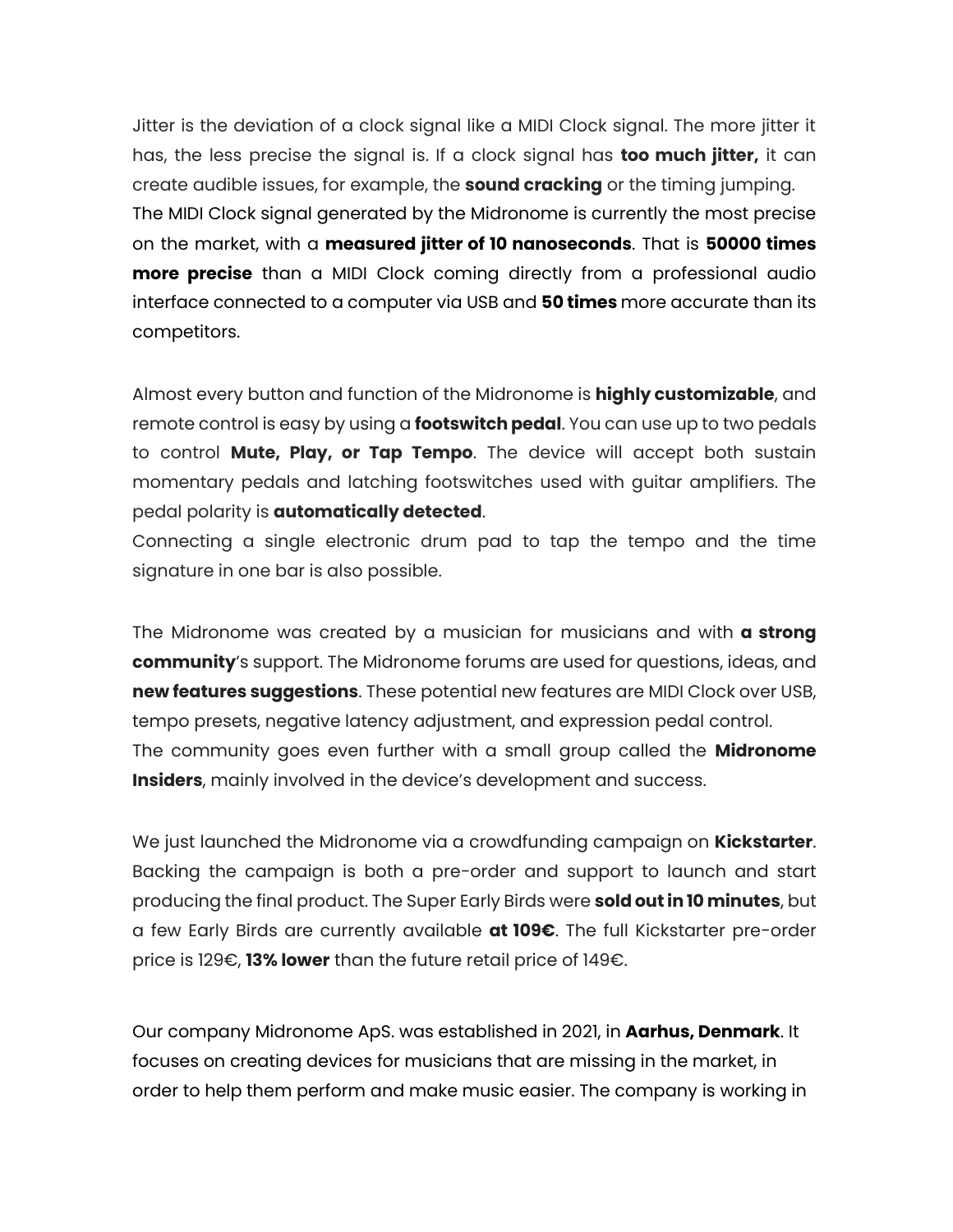tight cooperation with musicians across the globe with its **Insiders Community** program, which anyone with knowledge and interest may join. Its first device, the Midronome, provides a convenient and user-friendly experience for both Live and Studio users, solving sync issues and making previously complex setups effortless.

## **Links and contact:**

- [Kickstarter](https://www.kickstarter.com/projects/midronome/midronome-effortless-midi-synchronization?ref=1wa264) campaign
- [Midronome.com](https://www.midronome.com/)
- **[Midronome on](https://www.facebook.com/midronome/) Facebook**
- E-mail: [contact@midronome.com](mailto:contact@midronome.com)
- Phone/WhatsApp/Signal: 0045 50251916 (Simon, founder)

## **Reviews:**

**JESPER V.** - Multi-instrumentalist and Producer at **[OhNothing:](https://youtu.be/NXaHcMTCTVs?t=10)** 

"*I've been using the Midronome every day since I got it. During rehearsals, Live, and in the Studio. Live it is the first link in my MIDI-chain, and it controls all my synths.*"

**RIK V.** – Guitarist and synth player at [Black Wallaby & Doomsludge:](https://www.instagram.com/blackwallaby.doomsludge)

"*We are now at a point where we cannot really use our synths without it*."